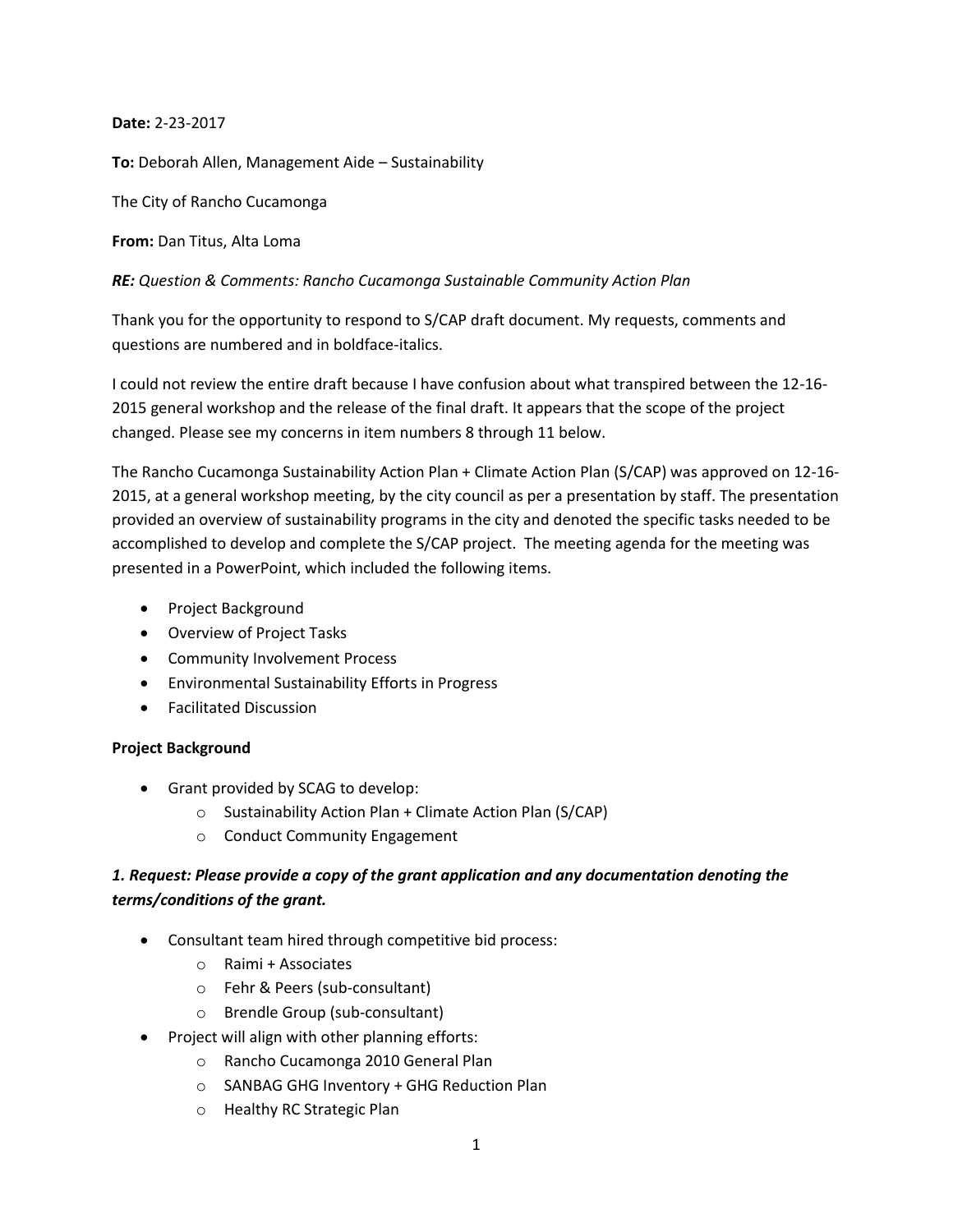o

#### **Purpose of Sustainability Action Plan**

- Serves as the broad community vision for sustainability
- Provides a roadmap for future sustainability efforts
- Expresses the sustainability, economic, and health benefits of sustainability strategies
- Consistent with Rancho Cucamonga General Plan

# *2. Please quantify sustainability, economic, and health benefits of sustainability strategies in the draft of the S/CAP.*

## **Relationship Between S/CAP and Climate Action Plan**

- The Sustainability Action Plan will identify broad environmental, health, and economic objectives
- The Climate Action Plan will identify methods specifically to reduce greenhouse gas emissions

## *3. Please identify in the draft document where the Climate Action Plan will identify methods specifically to reduce greenhouse gas emissions.*

 Many of the strategies to enhance sustainability will simultaneously reduce greenhouse gas emissions

# *4. Please clarify the statement above and quantify to specific GHG reduction in relation to the draft document.*

## **Tasks and Process**

- Phase 1: Understand + Build Upon Efforts to Date
- Phase 2: Identify + Prioritize + Evaluate Policies
- $\bullet$  Phase 3: Develop SAP + CAP (S/CAP)
- Phase 4: Review + Adopt  $SAP + CAP$  (S/CAP)

## *5. Please identify in the specific tasked used to develop the CAP.*

## *6. Please outline the specific process used to approve and "adopt" the CAP.*

#### **Identify + Prioritize + Evaluate Policies**

- **Triple** Bottom Line Evaluation + Sustainability Index
	- o Environmental
	- o Economic
	- o Health

#### •Goal + Policy Prioritization